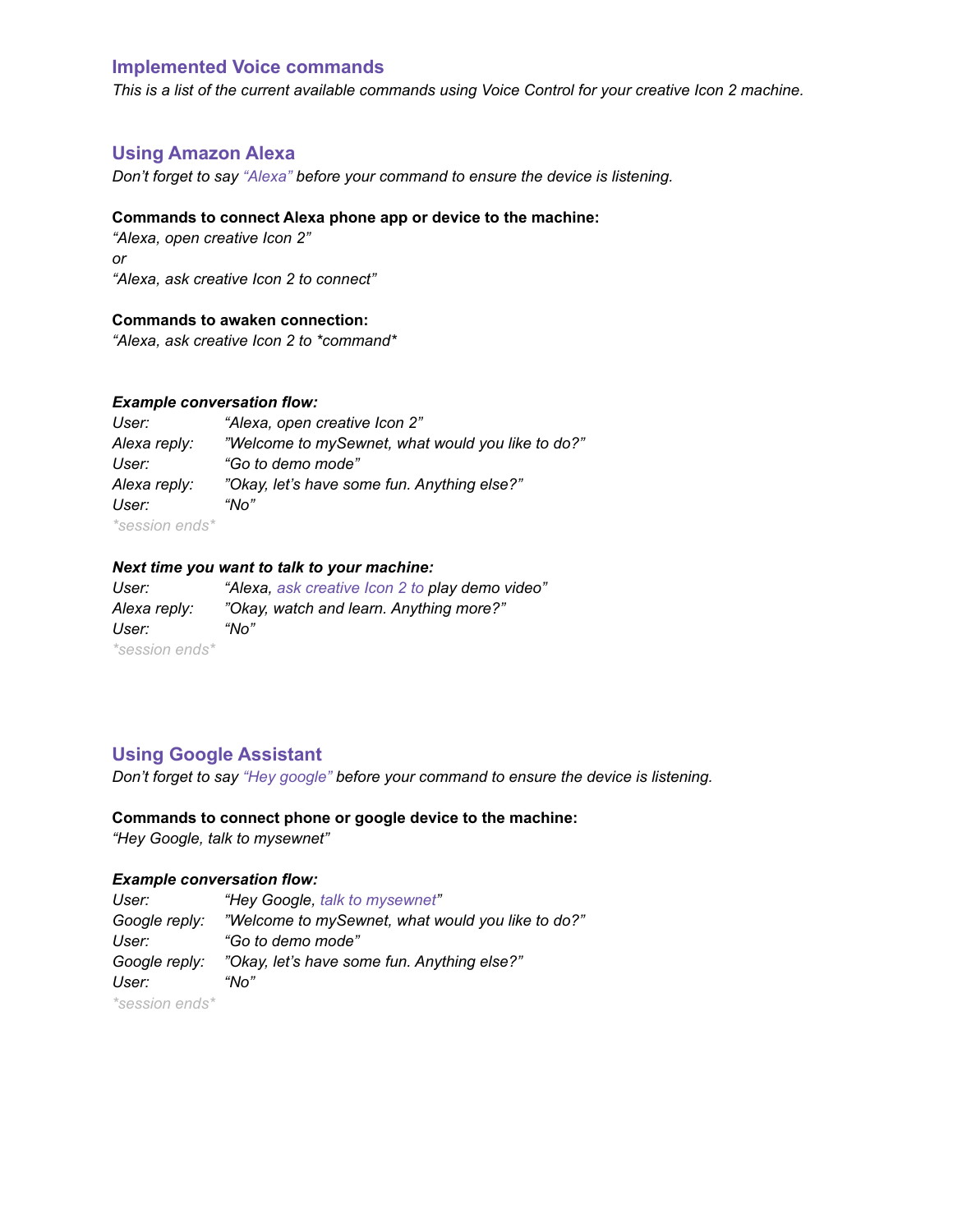# **Available commands**

## **Commands to get information about connection:**

*\*If you have multiple Voice enabled machines active with your mysewnet account you can ask questions to get more information about which is selected\* for example:*

*How many machines are online?*

*Select "machine name, or nickname" or machine and \*number by which order was presented to you\*- for example machine 1"*

*What machine is selected?*

*\_\_\_\_\_\_\_\_\_\_\_\_\_*

#### **Phrase to say to switch between windows/modes:**

*Go to: sewing embroidery stitch creator applique creator shape creator embroidery stitch out demo mode*

#### *I want to:*

*sew embroider create a stitch create an applique create a shape stitch out my design*

### **Phrase to say to open demo videos:**

*Play: Demo video*

*All feature videos Intro video Voice control video AI technology video Camera video Projection video Advanced accessories video Largest embroidery area video Mysewnet video Exclusive stitches video Power and precision video*

*\_\_\_\_\_\_\_\_\_\_\_\_\_*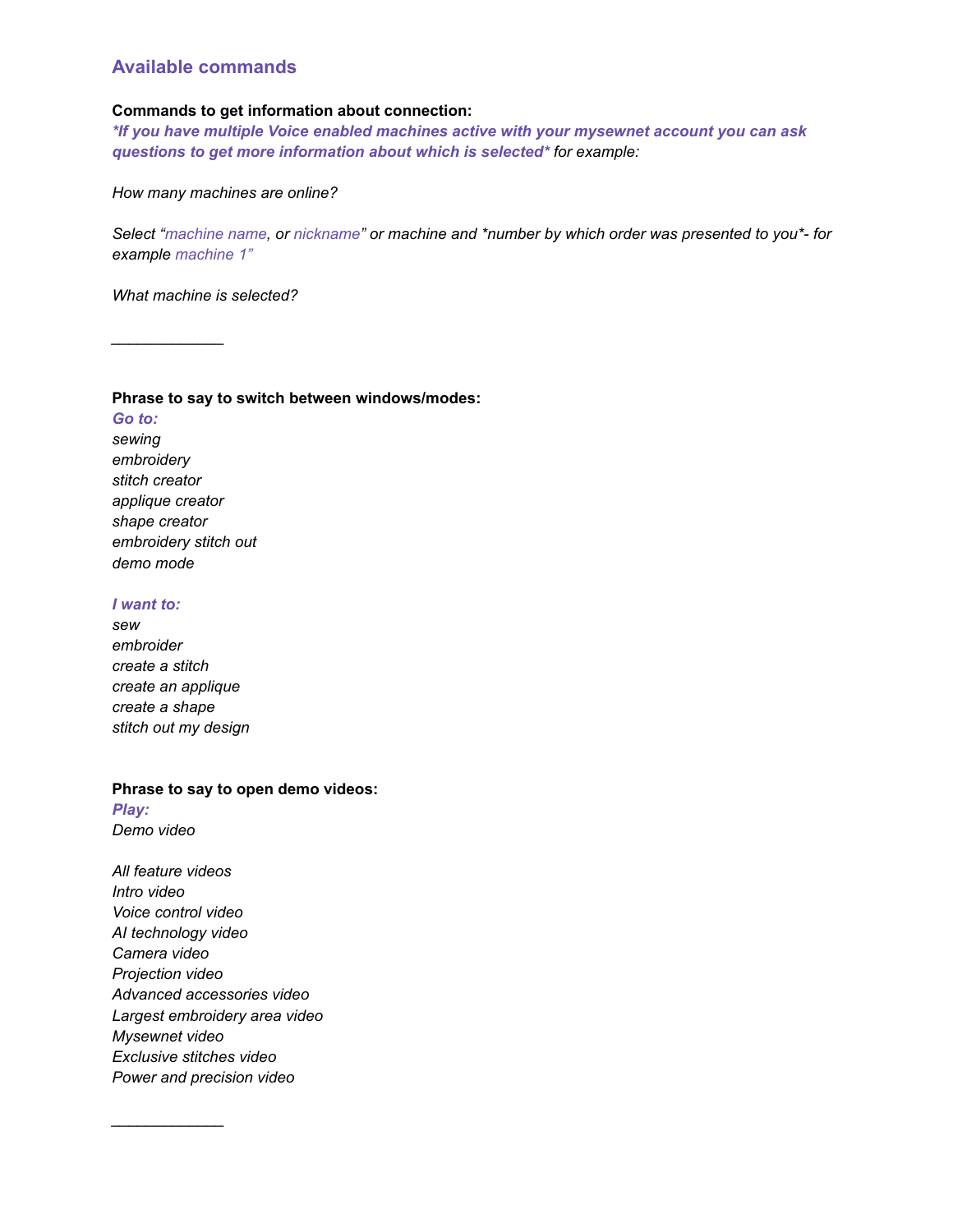## **Phrase to say to search for embroideries within the machine:**

*Show me all (***or** *Open all): \*Any kind of embroidery, see below for examples\*: holiday embroideries butterfly embroideries*

#### **Phrase to say to search for embroideries in the MySewnet Library:**

*Show me all (***or** *Open all) \*Any kind of embroidery, see below for examples\*: bird embroideries sport embroideries*

# **Phrase to say to load an embroidery:**

Tip:\* Look in your design book, to see the numbers\*: *Load design: \*See below for examples\* One and five (for design 1\_05) Two and ten (for design 2\_10)*

# **Phrase to say when you want to know how much time is remaining on the current color lock of**

**your embroidery:** *How much time is left: of this color block?*

*\_\_\_\_\_\_\_\_\_\_\_\_\_*

#### **Phrase to say to start calibration of the embroidery unit:**

*Calibrate the embroidery unit*

**Phrase to say to open a stitch category:** *Show me all (***or** *Show all) : Utility stitches Essential stitches Overcast stitches Buttonholes Eyelet stitches Darning stitches Quilt stitches Hand look quilt stitches Stippling stitches Crazy patch stitches Needle art Cross stitches Needlework stitches Antique hand embroidery stitches Maxi hand embroidery stitches Satin stitches Scallop edges Satin elements Borders Decorative stitches Leaves and flowers Art stitches Ornamental stitches*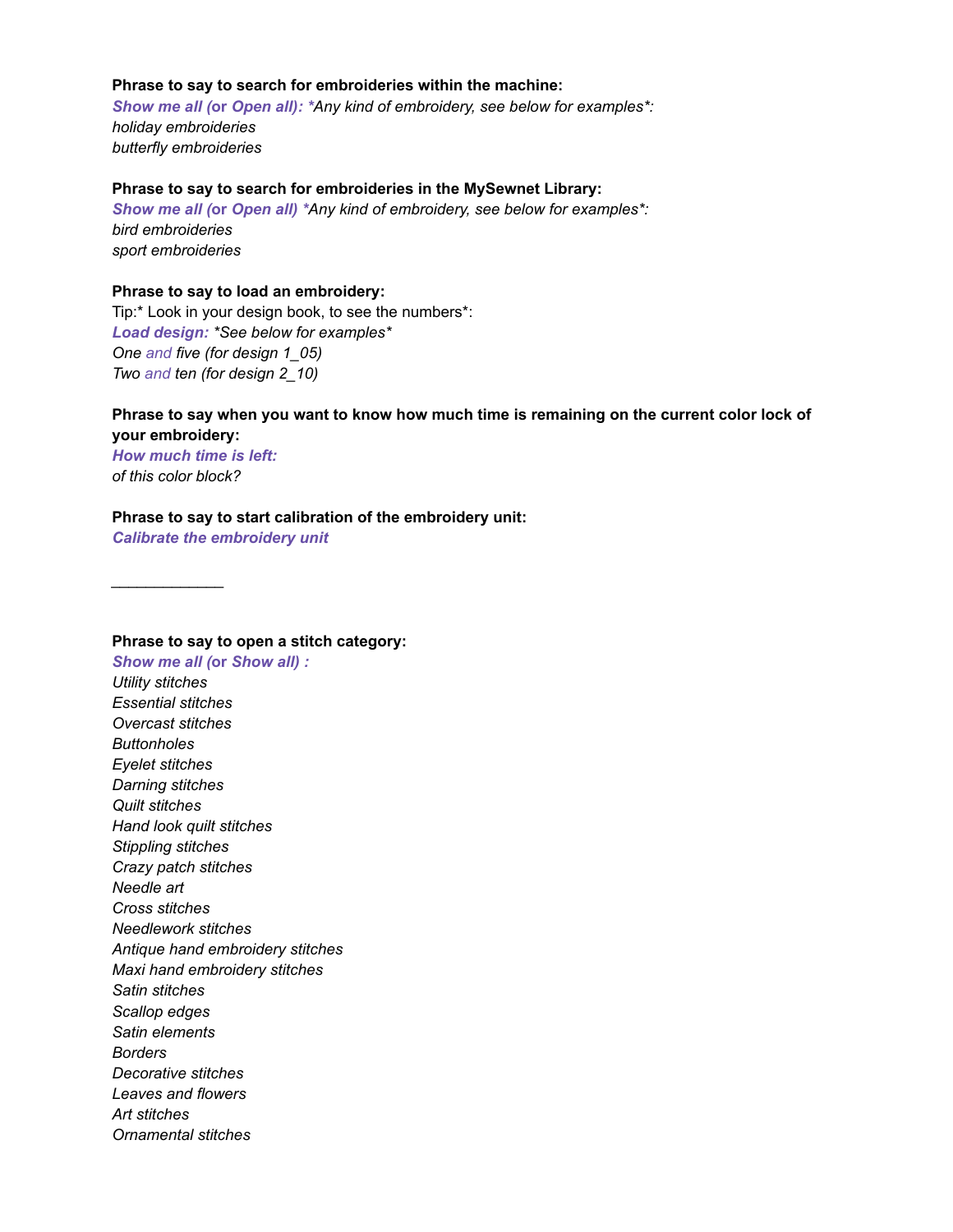*Maxi art stitches Miscellaneous stitches Bows and hearts Animal stitches Fun stitches Monogram stitches Monogram one Monogram two Technique stitches Additional stitches Optional feet stitches Four direction stitches*

#### **Phrase to say to load a stitch:**

*Alternative 1: Load stitch: \*See below for example:\* one, one, five two , four, six*

# *Alternative 2:*

### *Load:*

*a straight stitch a stretch tricot stitch a basting stitch a zig zag stitch a three- step zigzag stitch a honeycomb stitch a bridging stitch a cross hem stitch a blind hem stitch an elastic blind hem stitch a closed overlock stitch an overlock stitch an overcast stitch a buttonhole a round buttonhole a decorative buttonhole a button stitch an eyelet stitch a decorative eyelet a darning stitch a reinforced darning stitch a bartack a denim bartack a decorative bartack a pin stitch a scallop stitch a candlewicking stitch*

*a satin stitch*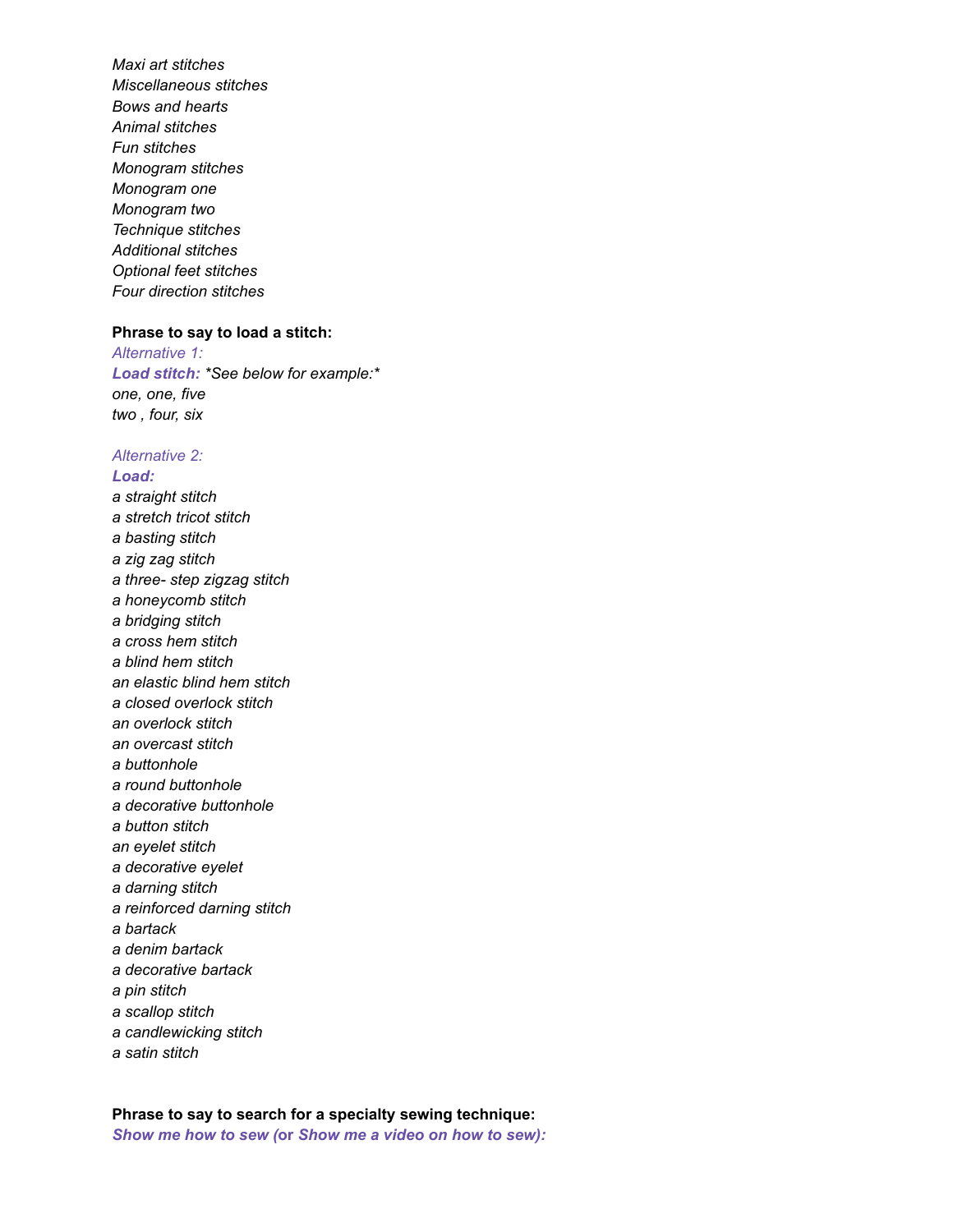*Single ribbon stitches Double ribbon stitches Triple ribbon stitches Stacking stitches Floating stitches Radiant stitches Lace edge stitches*

*\_\_\_\_\_\_\_\_\_\_\_\_*

### **Phrase to say to set the machine for free motion:**

*Set the machine: for free motion sewing for free motion with dynamic spring foot for sensormatic free motion for free motion ruler foot*

**Phrase to say to search for a instructions and tutorials:**

*Show me how to (***or** *Show me a video on how to): thread the machine use the automatic needle threader attach presser foot 6D attach the embroidery unit remove the embroidery unit hoop my project attach the hoop remove the hoop engage the IDT system disengage the IDT system wind the bobbin wind the bobbin through the needle insert the bobbin mount the quilt binder set up the embellishment attachment set up the ribbon attachment set up the multi function foot control*

# **Phrase to say to search for a instructions and tutorials:**

*Show me how to sew (***or** *Show me a video on how to sew): a buttonhole a button a centered zipper an invisible zipper a separating zipper a fly zipper a zipper on a pillow a zipper a hidden zipper a side pocket a front hip pocket a patch pocket*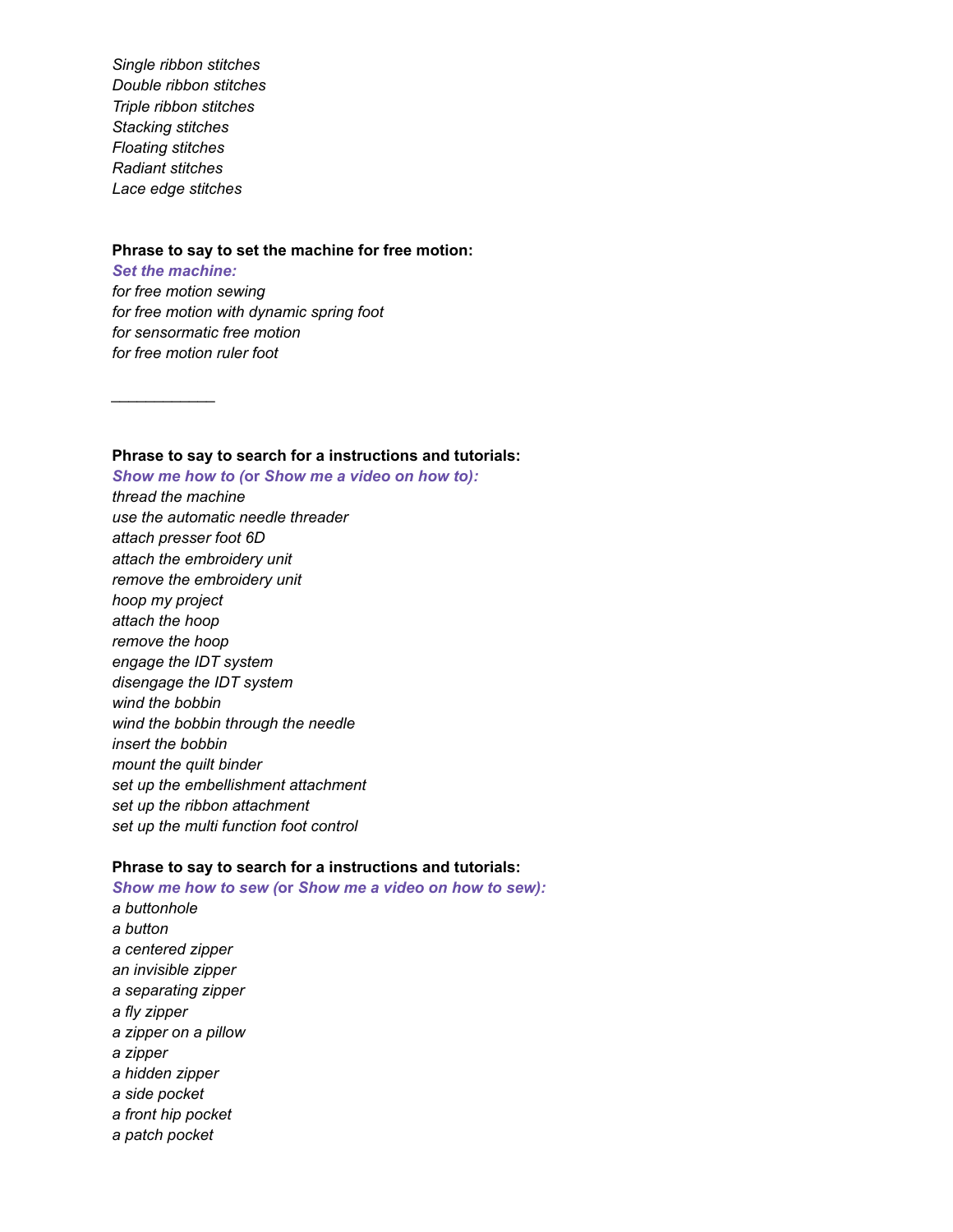*a flap pocket a pocket flap a pocket a dart tucks pleats bias facing a shaped neckline ribbing neckline a neckline a collar and facing a rolled collar a shirt collar a collar a double hem a blind hem mitered corners a hem a straight waistband a topstitched waistband a casing a waistband gathering ruffles piping*

## **Phrase to say to search for a instructions and tutorials:**

*Show me how to (***or** *Show me a video on how to): quilt piece a quilt do quarter inch piecing stitch in the ditch do stippling sew free motion quilting use the ruler foot bind a quilt sew an embroidery sew an applique embroider an applique create an applique sew free standing designs sew a pop-up design sew cutwork sew yarn couching use the creative bobbin case sew a 3D design sew a fringe design sew a foam design sew thread velvet use the creative embellishment attachment use the creative ribbon embroidery attachment use the embellishment attachment embroider with ribbon*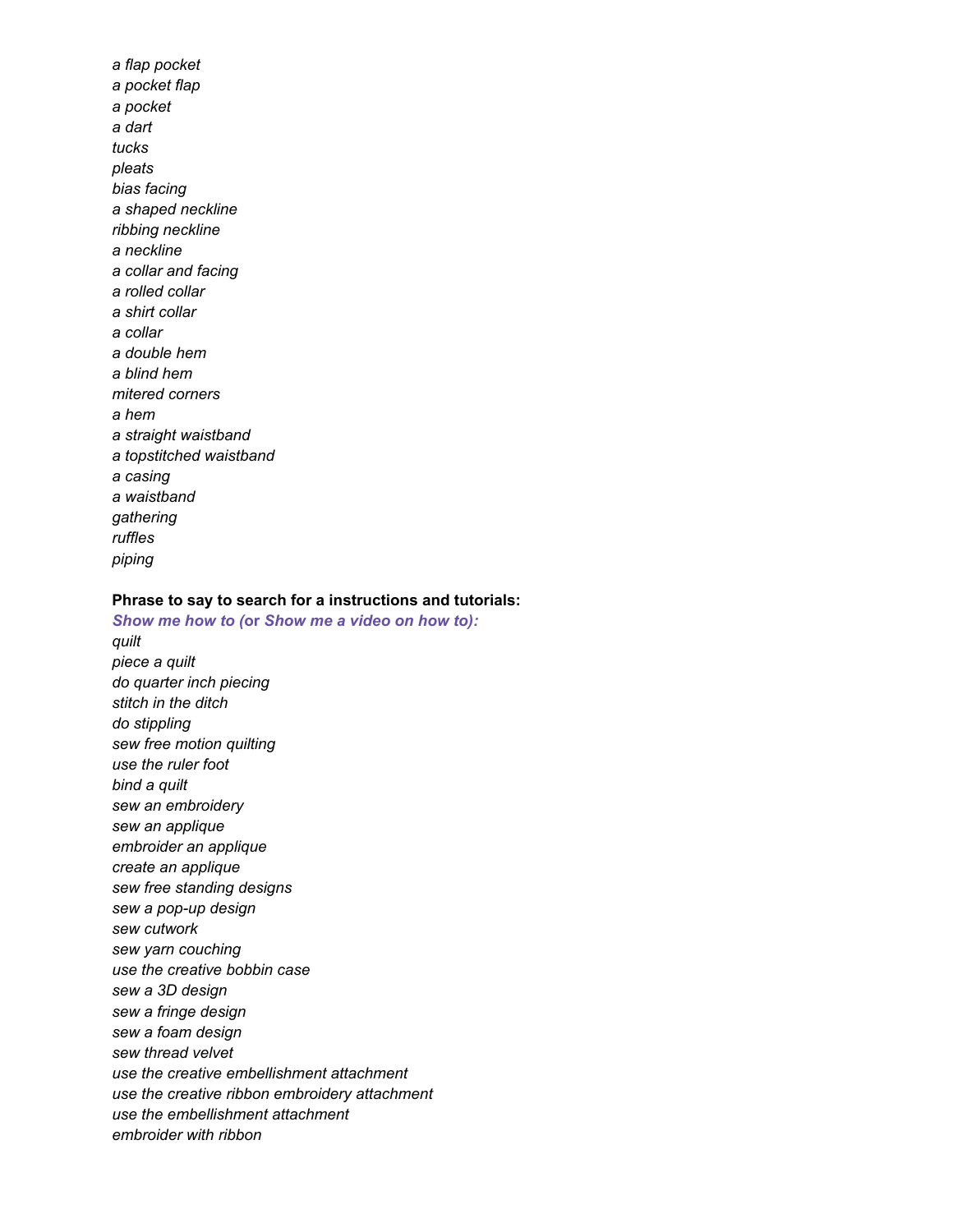*embroider with yarn embroider with beads embroider with four millimeter beads embroider with two millimeter beads embroider a felting design make a continuous design use embroidery fonts use shape creator create a stitch create a sequence use applique creator do precise positioning combine embroideries use the grand dream hoop use the texture hoop*

# **Phrase to say to search in our FAQ's (Frequently asked questions):**

*Why: won't my machine synchronize files with MySewnet? won't my machine connect to wifi? won't my machine embroider? are there thread loops under my embroidery design? isn't my machine feeding fabric? are my stitches uneven? did my bobbin thread break? did my needle thread break? is my machine skipping stitches? won't the automatic needle threader work? isn't the bobbin alarm working? won't my machine cut the threads? is my stitch irregular? won't my machine sew? wont my machine respond to touch? won't my machine buttons work? did my machine needle move in place and make a different noise?*

**Other commands:** *Could you repeat that?*

*\_\_\_\_\_\_\_\_\_\_\_\_\_*

*This list of available commands will grow and be updated continuously.*